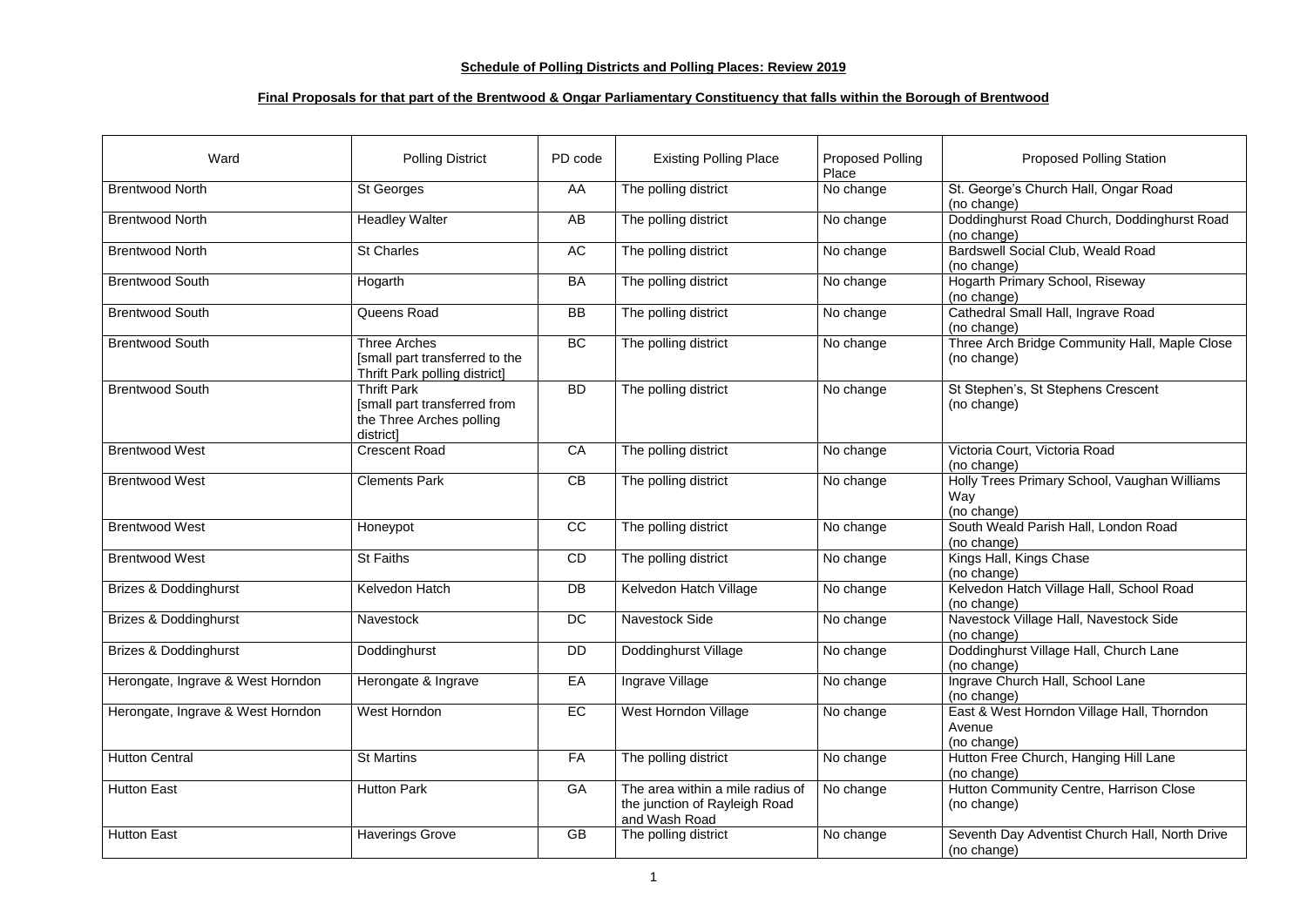| Ward                                  | <b>Polling District</b>                                                                                                                                                           | PD code   | <b>Existing Polling Place</b>                                                                                                 | <b>Proposed Polling</b><br>Place | <b>Proposed Polling Station</b>                                                                                                                                   |
|---------------------------------------|-----------------------------------------------------------------------------------------------------------------------------------------------------------------------------------|-----------|-------------------------------------------------------------------------------------------------------------------------------|----------------------------------|-------------------------------------------------------------------------------------------------------------------------------------------------------------------|
| <b>Hutton North</b>                   | Coram Green                                                                                                                                                                       | HA        | The polling district                                                                                                          | No change                        | St Peter's Church Hall, Claughton Way<br>(no change)                                                                                                              |
| <b>Hutton North</b>                   | Long Ridings                                                                                                                                                                      | HB        | The polling district                                                                                                          | No change                        | Long Ridings Primary School, Long Ridings<br>Avenue<br>(no change)                                                                                                |
| <b>Hutton South</b>                   | <b>Hutton Mount</b>                                                                                                                                                               | <b>JA</b> | The polling district                                                                                                          | No change                        | Hutton & Shenfield Union Church, Roundwood<br>Avenue<br>(no change)                                                                                               |
| <b>Hutton South</b>                   | Thriftwood                                                                                                                                                                        | JB        | Within $\frac{1}{4}$ mile radius of the<br>junction of Brockley<br>Grove/Roundwood Avenue                                     | No change                        | Hutton & Shenfield Union Church, Roundwood<br>Avenue<br>(no change)                                                                                               |
| Ingatestone, Fryerning & Mountnessing | Fryerning                                                                                                                                                                         | KA        | The polling district                                                                                                          | No change                        | Fryerning Parish Rooms, Mill Green Road<br>(no change)                                                                                                            |
| Ingatestone, Fryerning & Mountnessing | Heybridge                                                                                                                                                                         | KB        | The polling district                                                                                                          | No change                        | Parish Room, Catholic Church, Roman Road<br>(no change)                                                                                                           |
| Ingatestone, Fryerning & Mountnessing | <b>High Street</b>                                                                                                                                                                | KC        | The polling district                                                                                                          | No change                        | Ingatestone & Fryerning Community Centre, High<br><b>Street</b><br>(no change)                                                                                    |
| Ingatestone, Fryerning & Mountnessing | The Furlongs                                                                                                                                                                      | <b>KD</b> | The polling district                                                                                                          | No change                        | Christy Hall, Pemberton Avenue<br>(no change)                                                                                                                     |
| Ingatestone, Fryerning & Mountnessing | Mountnessing                                                                                                                                                                      | KE        | <b>Mountnessing Village</b>                                                                                                   | No change                        | St John's Church Hall, Church Road<br>(no change)                                                                                                                 |
| <b>Pilgrims Hatch</b>                 | <b>Bishops Hall Park</b><br>[Existing Bishops Hall Park<br>polling district, plus the<br>transferred southern &<br>eastern parts of the<br>Larchwood Gardens polling<br>district] | LA        | The area within the polling<br>district to the south of Hatch<br>Road                                                         | The polling district             | <b>Bishops Hall Park Community Centre, Elizabeth</b><br>Road<br>(no change)<br>[NB: electors transferred from LB previously voted<br>at Larchwood Primary School] |
| <b>Pilgrims Hatch</b>                 | <b>Larchwood Gardens</b><br>[Northern part of the<br>Larchwood Gardens polling<br>district]                                                                                       | <b>LB</b> | The area within $\frac{1}{4}$ mile radius of<br>the junction of Larchwood<br>Gardens and Ongar Road,<br><b>Pilgrims Hatch</b> | The polling district             | Pilgrims Hatch Parish Room, Orchard Lane<br>(change from Larchwood Primary School,<br>Larchwood Gardens)                                                          |
| Shenfield                             | Shenfield                                                                                                                                                                         | МA        | The polling district                                                                                                          | No change                        | Shenfield Parish Hall, Hutton Road<br>or Shenfield Library, Hutton Road<br>(no change)                                                                            |
| South Weald                           | <b>Brook Street</b>                                                                                                                                                               | <b>NA</b> | Within 1/4 mile radius of Brook<br>Street/London Road junction                                                                | No change                        | South Weald Parish Hall, London Road<br>(no change)                                                                                                               |
| South Weald                           | <b>Weald Park</b>                                                                                                                                                                 | <b>NB</b> | South Weald Village                                                                                                           | No change                        | The Belli Centre r/o St. Peter's Church, Weald<br>Road<br>(no change)                                                                                             |
| South Weald                           | <b>Coxtie Green</b>                                                                                                                                                               | <b>NC</b> | The polling district                                                                                                          | No change                        | St Paul's Church Centre, Mores Lane<br>(no change)                                                                                                                |
| <b>Tipps Cross</b>                    | <b>Blackmore</b>                                                                                                                                                                  | PA        | <b>Blackmore Village</b>                                                                                                      | No change                        | Blackmore Village Hall, Nine Ashes Road<br>(no change)                                                                                                            |